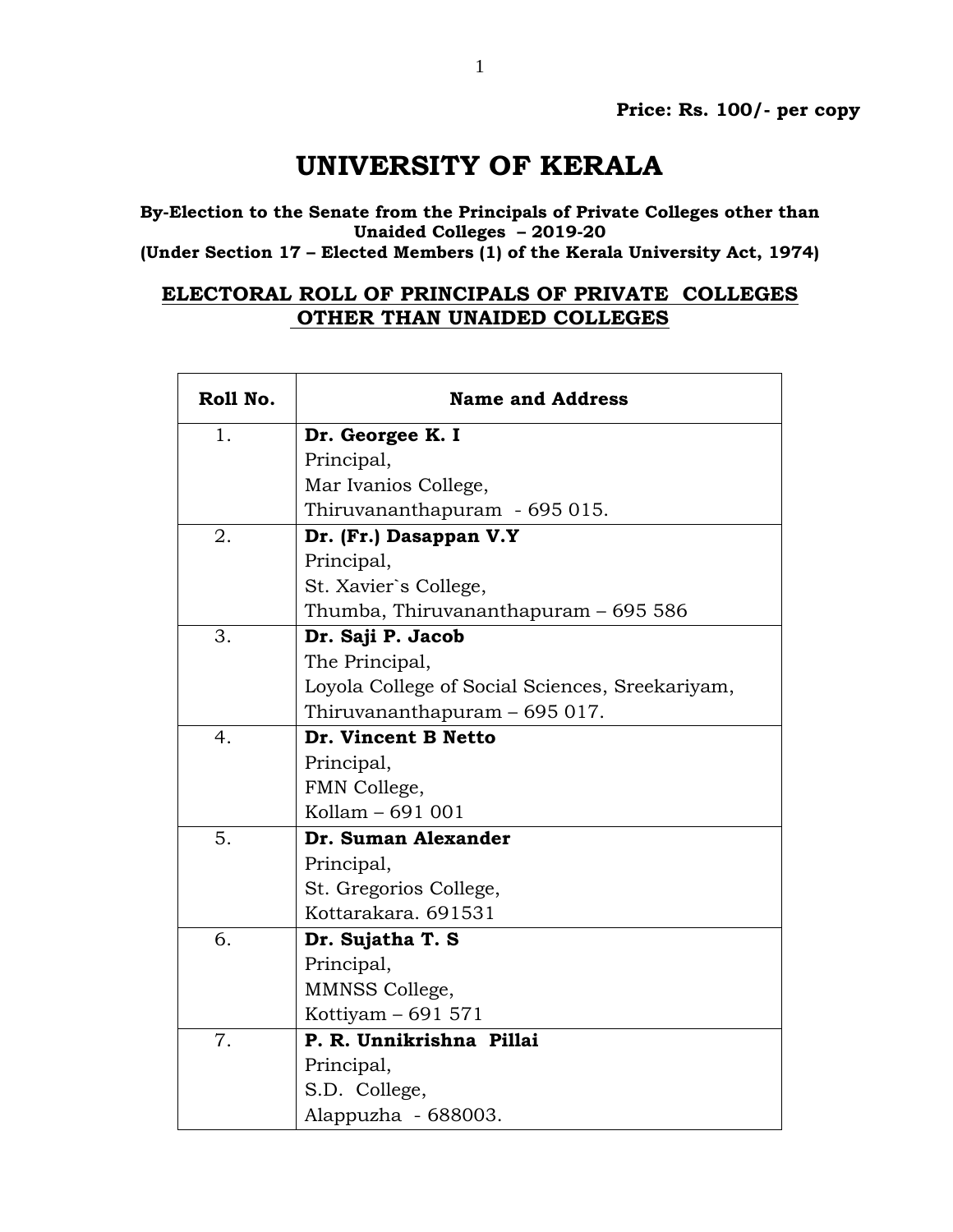| 8.  | Dr. Mathew V                               |
|-----|--------------------------------------------|
|     | Principal,                                 |
|     | St. Michael's College,                     |
|     | Cherthala - 688539.                        |
| 9.  | Dr. K.S Anil Kumar                         |
|     | Principal,                                 |
|     | Sree Ayyappa College,                      |
|     | Thiruvanvandoor, Chengannur                |
|     | Eramallikara-689109.                       |
| 10. | Dr. G. Pramod                              |
|     | Principal,                                 |
|     | NSS College,                               |
|     | Pandalam - 689501                          |
| 11. | Dr. Rosamma Philip                         |
|     | Principal,                                 |
|     | Mount Tabor Training College,              |
|     | Pathanapuram - 689 695                     |
| 12. | Dr. Malini P. M                            |
|     | Principal, NSS Training College,           |
|     | Pandalam - 689 501                         |
| 13. | Dr. Jibby George                           |
|     | Principal, Peet Memorial Training College, |
|     | Mavelikara - 690 101                       |

**Sd/-**

**Registrar(i/c)/Returning Officer** 

**University Buildings Thiruvananthapuram Dated 02. 01. 2020**

## **Roll Continued.....**

| 14 | Dr. K.P. Laladhas      |
|----|------------------------|
|    | The Principal,         |
|    | St. Stephen's College, |
|    | Pathanapuram 689 695   |
| 15 | Dr. K.B. Manoj         |
|    | The Principal,         |
|    | SN College,            |
|    | Cherthala-688582.      |